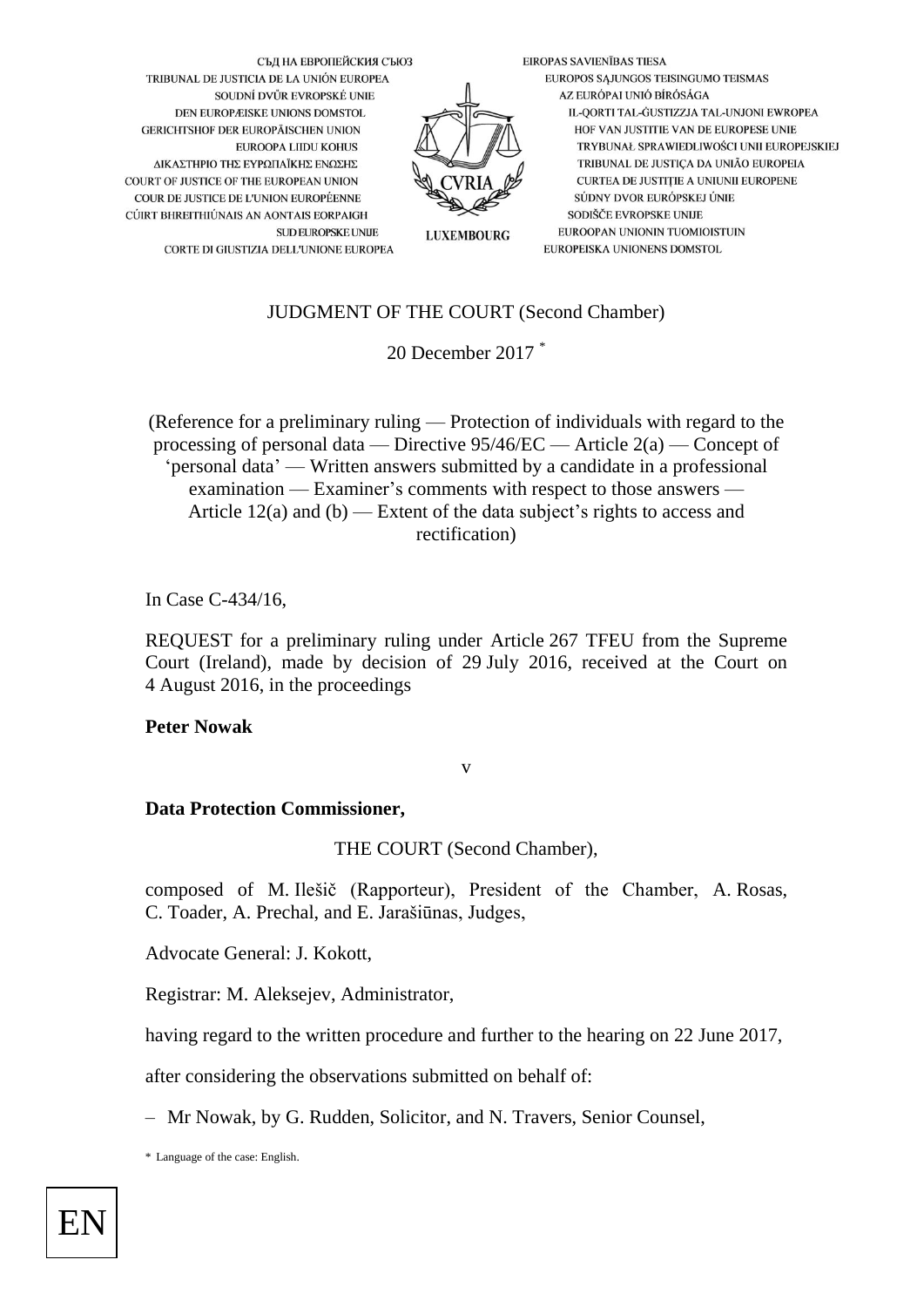- the Data Protection Commissioner, by D. Young, Solicitor, and P.A. McDermott, Senior Counsel,
- Ireland, by E. Creedon, L. Williams and A. Joyce, acting as Agents, and by A. Caroll, Barrister,
- the Czech Government, by M. Smolek and J. Vláčil, acting as Agents,
- the Greek Government, by G. Papadaki and S. Charitaki, acting as Agents,
- the Hungarian Government, by Z. Fehér and A. Pálfy, acting as Agents,
- the Austrian Government, by G. Eberhard, acting as Agent,
- the Polish Government, by B. Majczyna, acting as Agent,
- the Portuguese Government, by L. Inez Fernandes, M. Figueiredo and I. Oliveira, acting as Agents,
- the European Commission, by D. Nardi and H. Kranenborg, acting as Agents,

after hearing the Opinion of the Advocate General at the sitting on 20 July 2017,

gives the following

# **Judgment**

- 1 This request for a preliminary ruling concerns the interpretation of Directive 95/46/EC of the European Parliament and of the Council of 24 October 1995 on the protection of individuals with regard to the processing of personal data and on the free movement of such data (OJ 1995 L 281, p. 31).
- 2 The request has been made in proceedings between Mr Peter Nowak and the Data Protection Commissioner (Ireland) concerning the latter's refusal to give Mr Nowak access to a corrected script of an examination at which he was a candidate, on the ground that the information contained therein did not constitute personal data.

# **Legal context**

### *European Union law*

### *Directive 95/46*

3 Recitals 25, 26 and 41 of Directive 95/46, the object of which is stated in Article 1 thereof to be the protection of the fundamental rights and freedoms of natural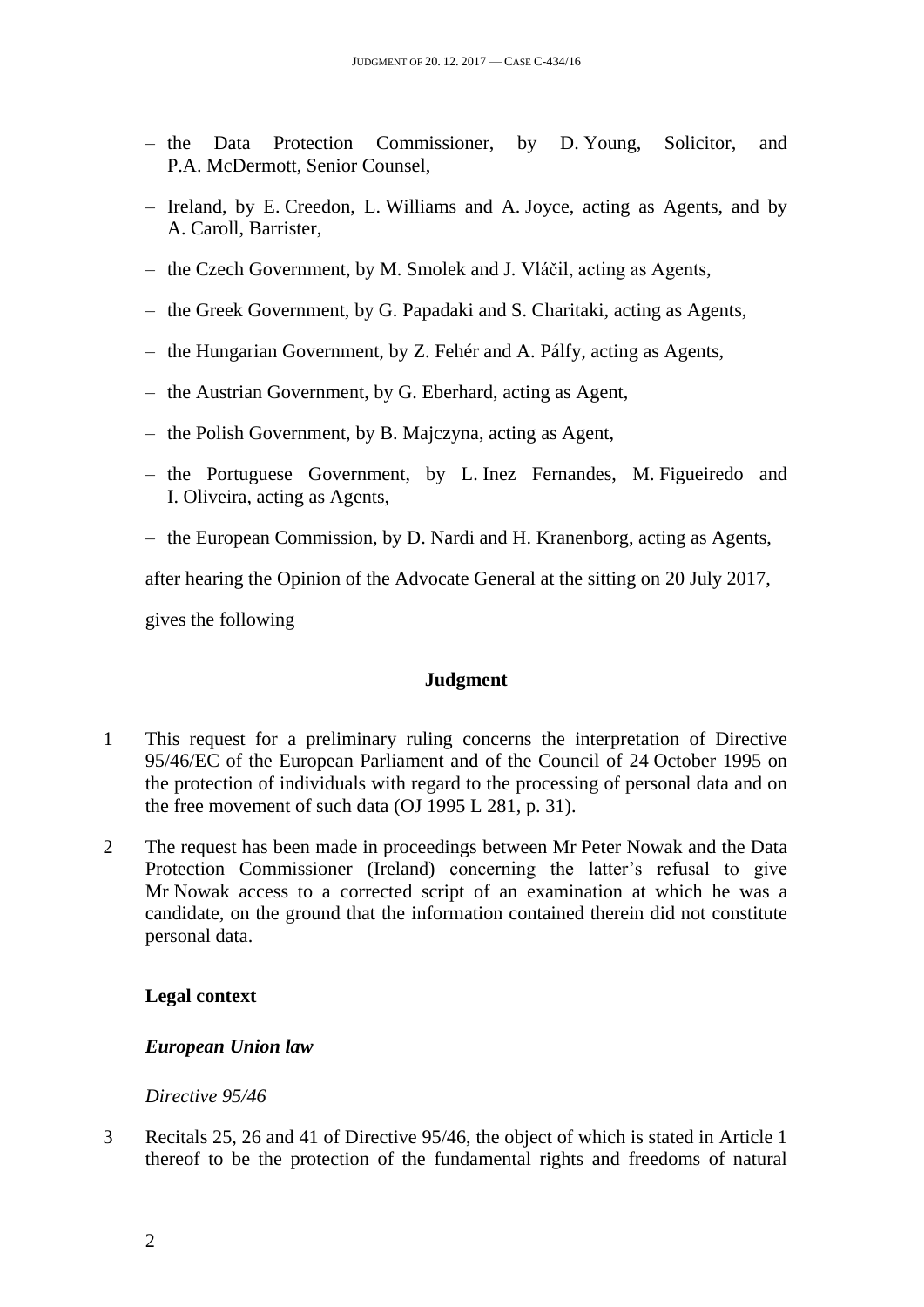persons, and in particular their right to privacy with respect to the processing of personal data, and the elimination of obstacles to the free flow of such data, state:

- '(25) … the principles of protection must be reflected, on the one hand, in the obligations imposed on persons … responsible for processing, in particular regarding data quality, technical security, notification to the supervisory authority, and the circumstances under which processing can be carried out, and, on the other hand, in the right conferred on individuals, the data on whom are the subject of processing, to be informed that processing is taking place, to consult the data, to request corrections and even to object to processing in certain circumstances;
- (26) … the principles of protection must apply to any information concerning an identified or identifiable person; whereas, to determine whether a person is identifiable, account should be taken of all the means likely reasonably to be used either by the controller or by any other person to identify the said person; … the principles of protection shall not apply to data rendered anonymous in such a way that the data subject is no longer identifiable; ...
- ...
- (41) … any person must be able to exercise the right of access to data relating to him which are being processed, in order to verify in particular the accuracy of the data and the lawfulness of the processing;'
- 4 The concept of 'personal data' is defined in Article 2(a) of that directive as being 'any information relating to an identified or identifiable natural person ("data subject"); an identifiable person is one who can be identified, directly or indirectly, in particular by reference to an identification number or to one or more factors specific to his physical, physiological, mental, economic, cultural or social identity'.
- 5 Article 6 of that directive, within Section I of Chapter II of that directive, that section being headed 'Principles relating to data quality', is worded as follows:
	- '1. Member States shall provide that personal data must be:
	- (a) processed fairly and lawfully;
	- (b) collected for specified, explicit and legitimate purposes and not further processed in a way incompatible with those purposes. Further processing of data for historical, statistical or scientific purposes shall not be considered as incompatible provided that Member States provide appropriate safeguards;
	- (c) adequate, relevant and not excessive in relation to the purposes for which they are collected and/or further processed;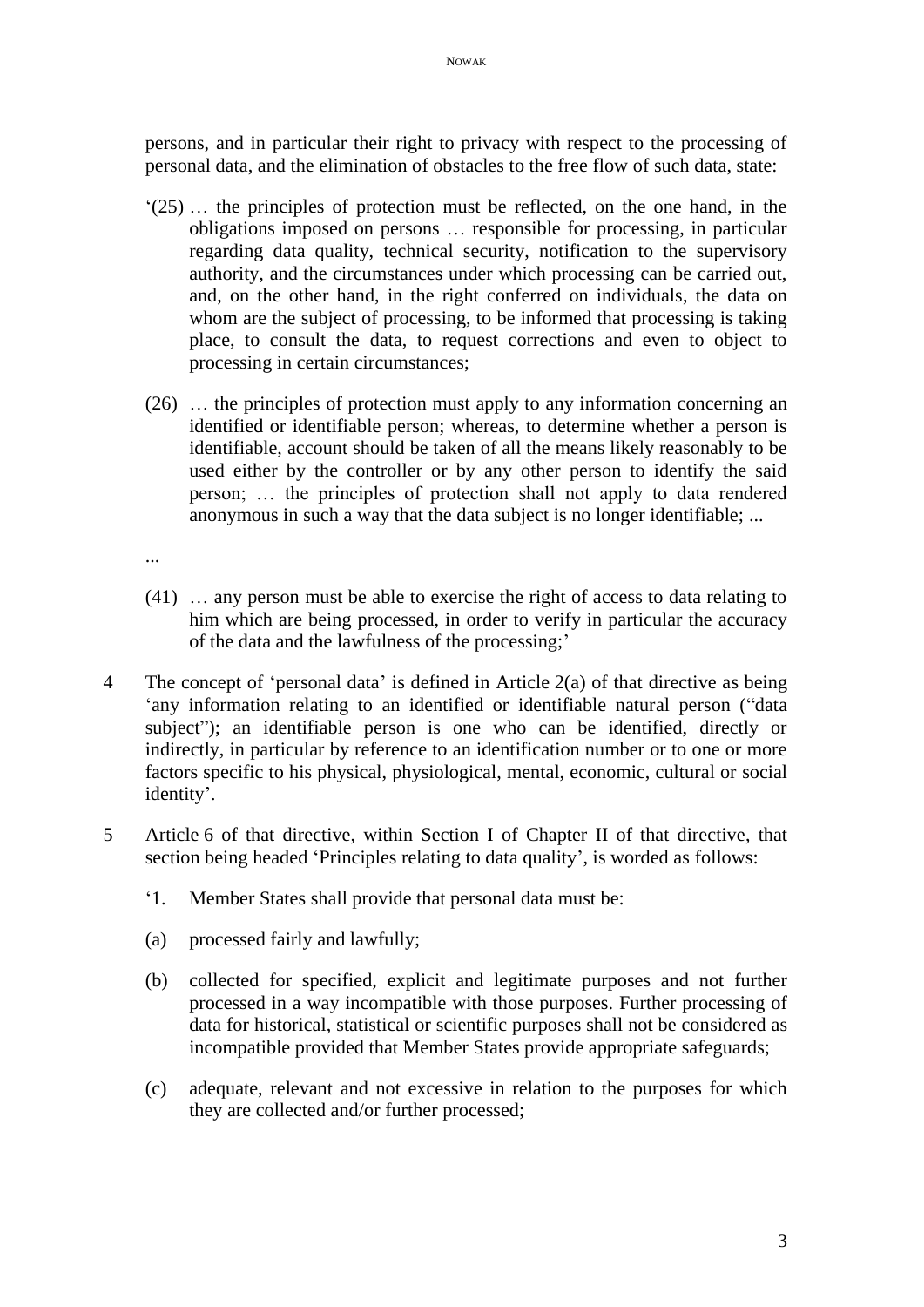- (d) accurate and, where necessary, kept up to date; every reasonable step must be taken to ensure that data which are inaccurate or incomplete, having regard to the purposes for which they were collected or for which they are further processed, are erased or rectified;
- (e) kept in a form which permits identification of data subjects for no longer than is necessary for the purposes for which the data were collected or for which they are further processed. Member States shall lay down appropriate safeguards for personal data stored for longer periods for historical, statistical or scientific use.
- 2. It shall be for the controller to ensure that paragraph 1 is complied with.'
- 6 Article 7 of Directive 95/46, within Section II of Chapter II of that directive, that section being headed 'Criteria for making data processing legitimate', provides:

'Member States shall provide that personal data may be processed only if:

- (a) the data subject has unambiguously given his consent; or
- ...
- (c) processing is necessary for compliance with a legal obligation to which the controller is subject; or
- ...
- (e) processing is necessary for the performance of a task carried out in the public interest or in the exercise of official authority vested in the controller or in a third party to whom the data are disclosed; or
- (f) processing is necessary for the purposes of the legitimate interests pursued by the controller or by the third party or parties to whom the data are disclosed, except where such interests are overridden by the interests for fundamental rights and freedoms of the data subject which require protection under Article 1(1).'
- 7 Article 12 of that directive, headed 'Right of access', states:

'Member States shall guarantee every data subject the right to obtain from the controller:

- (a) without constraint at reasonable intervals and without excessive delay or expense:
	- confirmation as to whether or not data relating to him are being processed and information at least as to the purposes of the processing, the categories of data concerned, and the recipients or categories of recipients to whom the data are disclosed,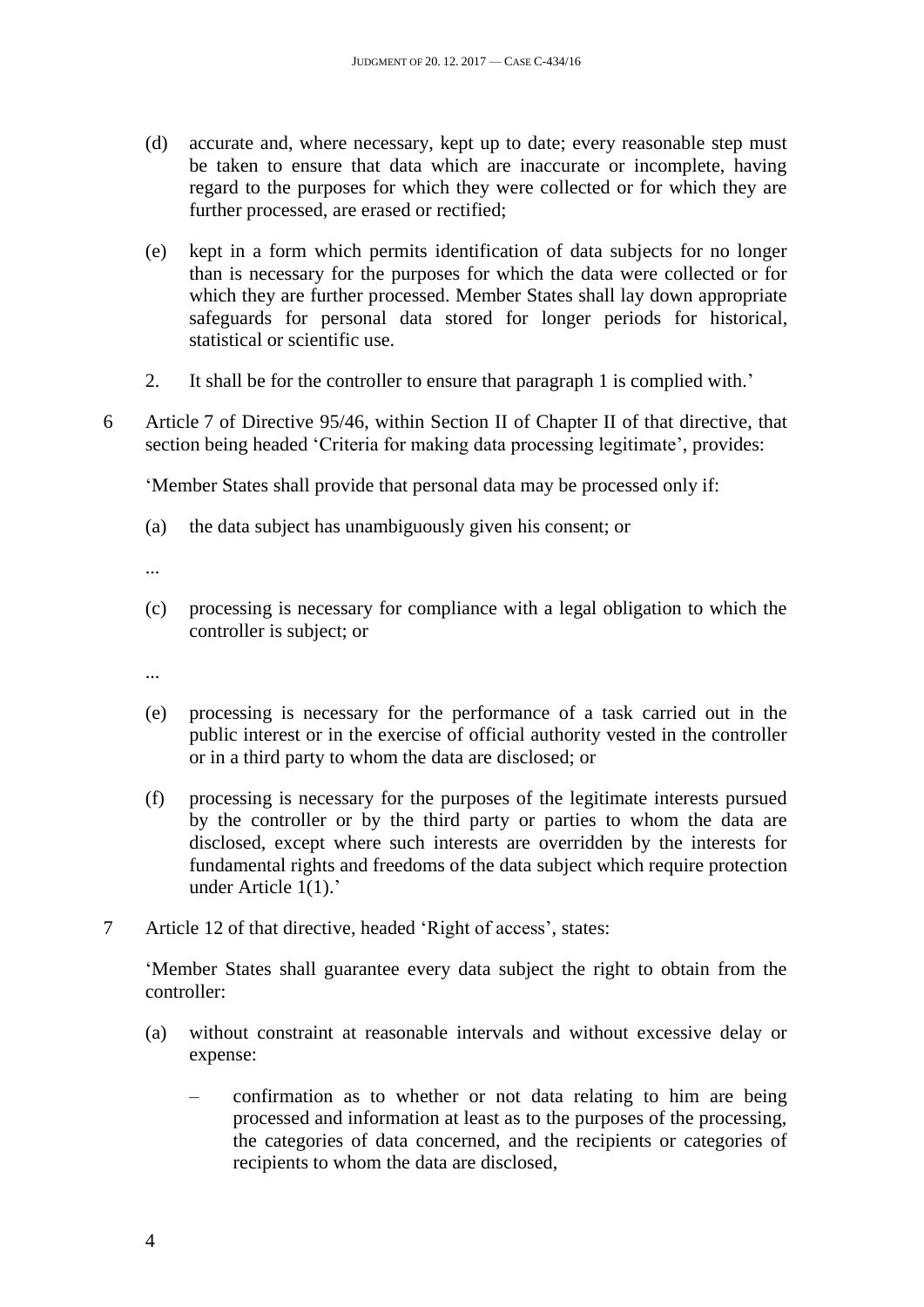- communication to him in an intelligible form of the data undergoing processing and of any available information as to their source,
- ...
- (b) as appropriate the rectification, erasure or blocking of data the processing of which does not comply with the provisions of this Directive, in particular because of the incomplete or inaccurate nature of the data;
- (c) notification to third parties to whom the data have been disclosed of any rectification, erasure or blocking carried out in compliance with (b), unless this proves impossible or involves a disproportionate effort.'
- 8 Article 13 of that directive, headed 'Exemptions and restrictions', provides:

'1. Member States may adopt legislative measures to restrict the scope of the obligations and rights provided for in Articles 6(1), 10, 11(1), 12 and 21 when such a restriction constitutes a necessary measure to safeguard:

...

(g) the protection of the data subject or of the rights and freedoms of others.

...<sup>,</sup>

9 Article 14 of Directive 95/46, headed 'The data subject's right to object', provides:

'Member States shall grant the data subject the right:

(a) at least in the cases referred to in Article 7(e) and (f), to object at any time on compelling legitimate grounds relating to his particular situation to the processing of data relating to him, save where otherwise provided by national legislation. Where there is a justified objection, the processing instigated by the controller may no longer involve those data;

...'

10 Article 28 of that directive, headed 'Supervisory authority', states:

'1. Each Member State shall provide that one or more public authorities are responsible for monitoring the application within its territory of the provisions adopted by the Member States pursuant to this Directive.

...

3. Each authority shall in particular be endowed with: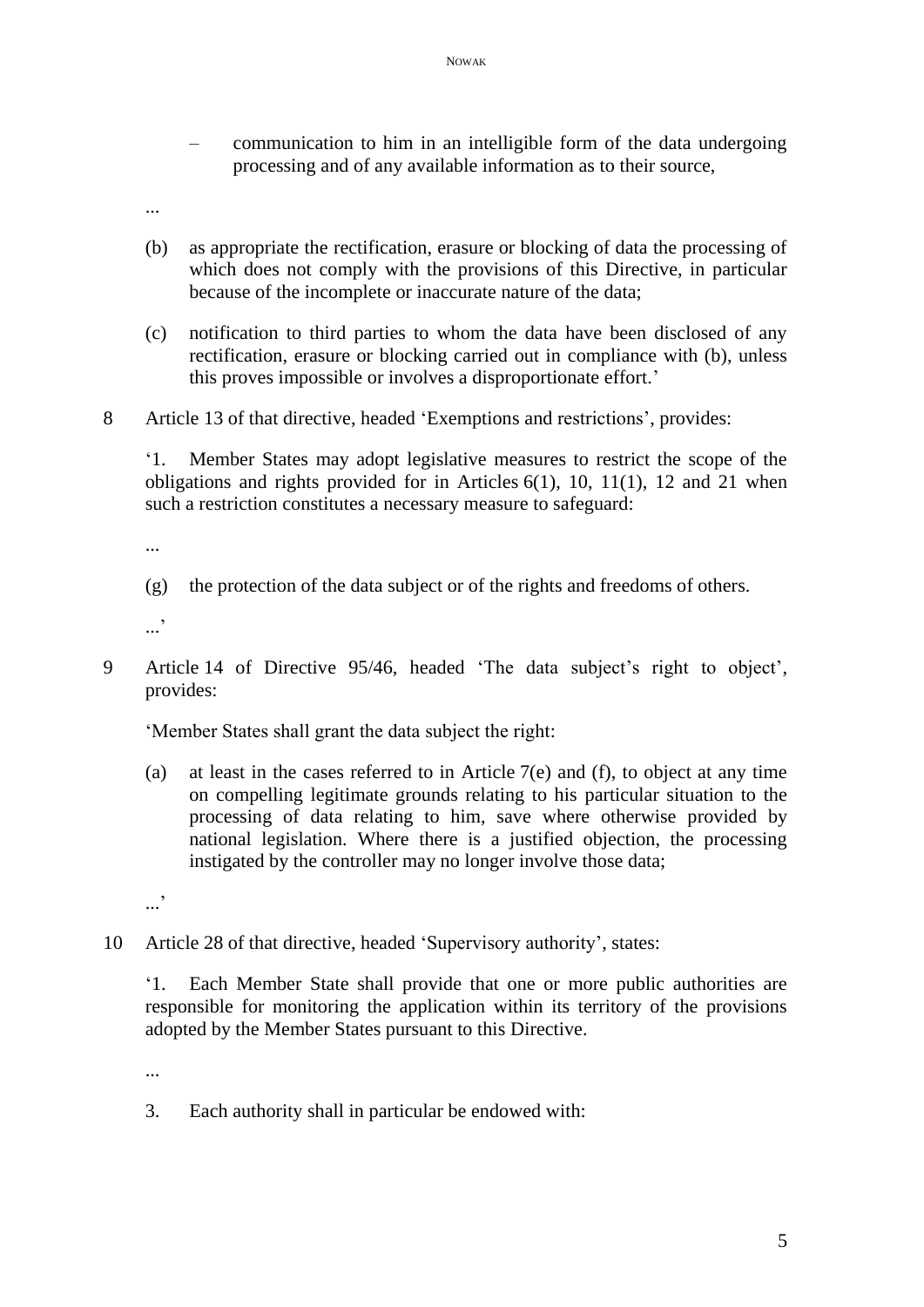- investigative powers, such as powers of access to data forming the subject matter of processing operations and powers to collect all the information necessary for the performance of its supervisory duties;
- effective powers of intervention, such as, for example, that … of ordering the blocking, erasure or destruction of data, of imposing a temporary or definitive ban on processing …

...

Decisions by the supervisory authority, which give rise to complaints, may be appealed against through the courts.

4. Each supervisory authority shall hear claims lodged by any person, or by an association representing that person, concerning the protection of his rights and freedoms in regard to the processing of personal data. The person concerned shall be informed of the outcome of the claim.

.<br>...

# *Regulation (EU) 2016/679*

- 11 Regulation (EU) 2016/679 of the European Parliament and of the Council of 27 April 2016 on the protection of natural persons with regard to the processing of personal data and on the free movement of such data, and repealing Directive 95/46/EC (General Data Protection Regulation) (OJ 2016 L 119, p. 1) is applicable, pursuant to Article 99(2) thereof, as from 25 May 2018. Article 94(1) of that regulation provides that Directive 95/46 is repealed with effect from that date.
- 12 Article 15 of that regulation, headed 'Right of access by the data subject', provides:

'1. The data subject shall have the right to obtain from the controller confirmation as to whether or not personal data concerning him or her are being processed, and, where that is the case, access to the personal data …

...

3. The controller shall provide a copy of the personal data undergoing processing …

4. The right to obtain a copy referred to in paragraph 3 shall not adversely affect the rights and freedoms of others.'

13 Article 23 of Regulation 2016/679, headed 'Restrictions', states: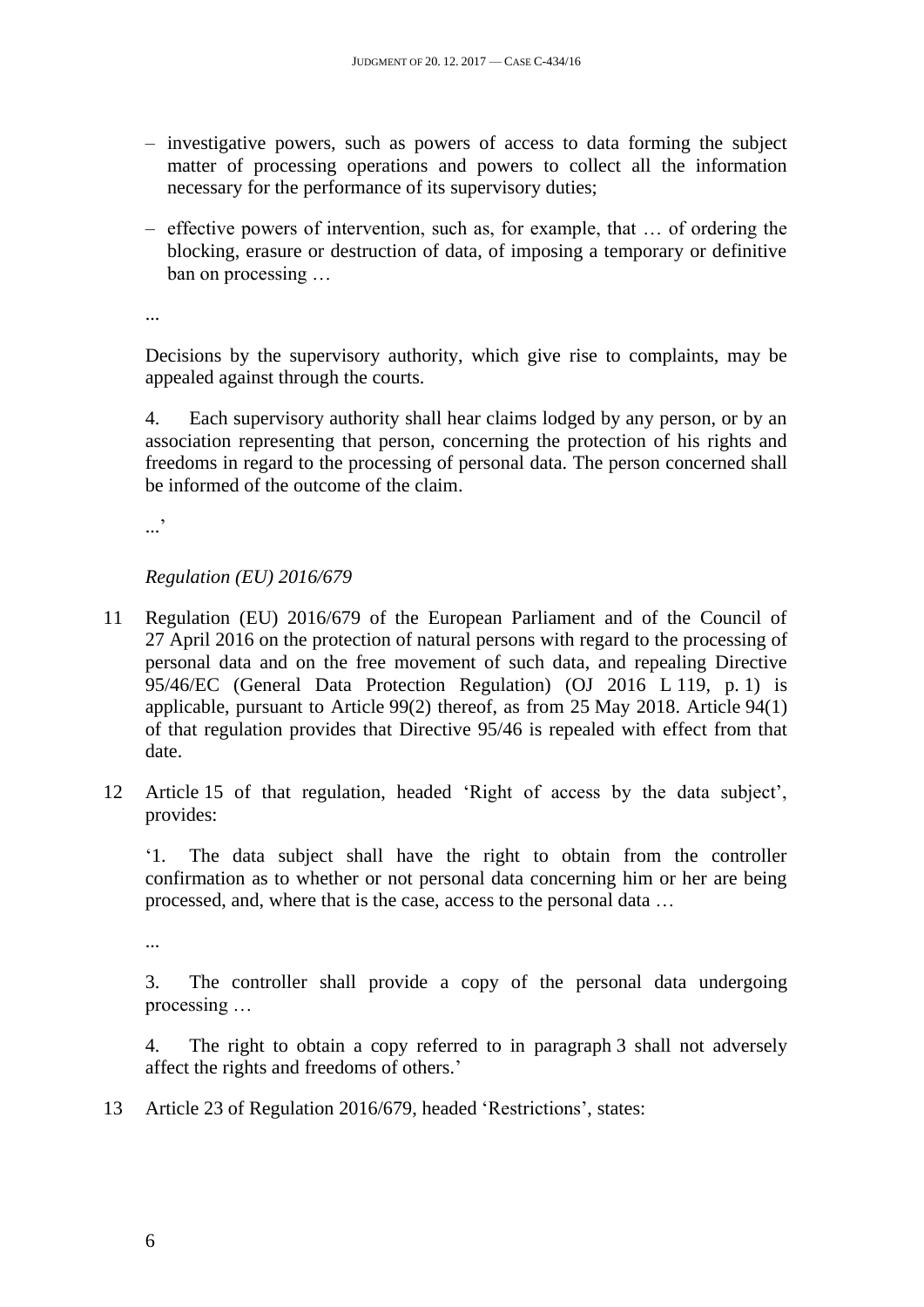'1. Union or Member State law to which the data controller or processor is subject may restrict by way of a legislative measure the scope of the obligations and rights provided for in Articles 12 to 22 …, when such a restriction respects the essence of the fundamental rights and freedoms and is a necessary and proportionate measure in a democratic society to safeguard:

...

- (e) other important objectives of general public interest of the Union or of a Member State, in particular an important economic or financial interest of the Union or of a Member State, including monetary, budgetary and taxation matters, public health and social security;
- ...
- (i) the protection of the data subject or of the rights and freedoms of others.

...<sup>'</sup>

#### *Irish law*

14 The Data Protection Act 1988, as amended by the Data Protection (Amendment) Act 2003 ('the data protection legislation') is designed to transpose Directive 95/46 into the Irish legal system. Section 1(1) of that Act defines the concept of 'personal data' as follows:

'Data relating to a living individual who is or can be identified either from the data or from data in conjunction with other information that is in, or is likely to come into, the possession of the Data Controller'.

- 15 The right of access is governed by Section 4 of the data protection legislation; Section 4(6), which relates specifically to requests for access to the results of examinations, is worded as follows:
	- '(a) A request by an individual under subsection (1) of this section in relation to the results of an examination at which he was a candidate shall be deemed, for the purposes of this section, to be made on
		- (i) the date of the first publication of the results of the examination, or
		- ii) the date of the request,

whichever is the later; ...

(b) In this subsection "examination" means any process for determining the knowledge, intelligence, skill or ability of a person by reference to his performance in any test, work or other activity.'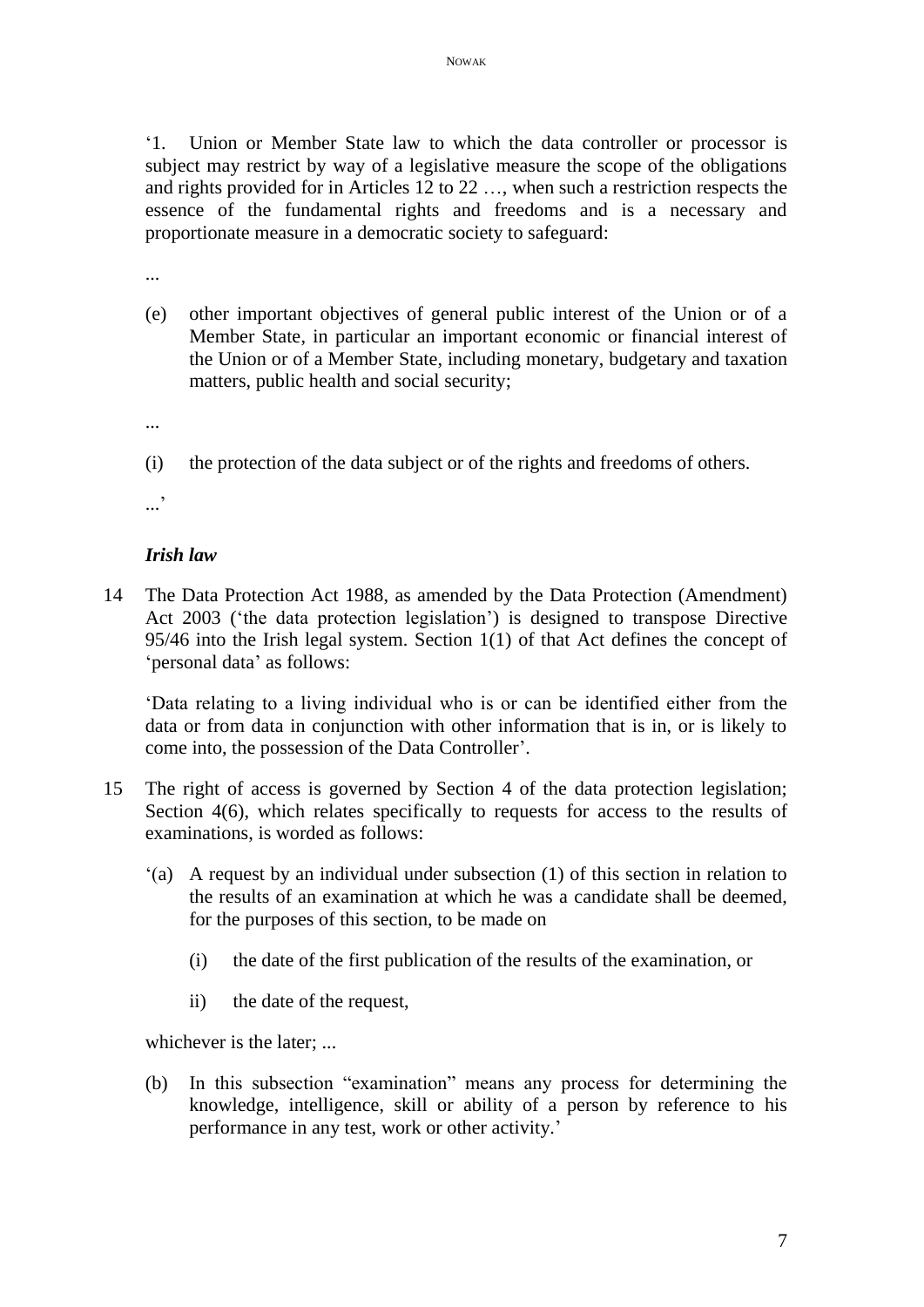- 16 Article 6 of the data protection legislation establishes the right to rectification and erasure of personal data the processing of which does not comply with that legislation.
- 17 Article 10(1)(b)(i) of the data protection legislation requires the Data Protection Commissioner to investigate a complaint 'unless he is of the opinion that it is frivolous or vexatious'.

# **The dispute in the main proceedings and the questions referred for a preliminary ruling**

- 18 Mr Nowak was a trainee accountant who passed first level accountancy examinations and three second level examinations set by the Institute of Chartered Accountants of Ireland ('the CAI'). However, Mr Nowak failed the Strategic Finance and Management Accounting examination, which allowed candidates to make use of documents (an open book examination).
- 19 After he had failed that examination for the fourth time, in the autumn of 2009, Mr Nowak initially submitted a challenge to the result of that examination. After that challenge was rejected in March 2010, he submitted, in May 2010, a data access request, under Section 4 of the data protection legislation, seeking all the personal data relating to him held by the CAI.
- 20 By letter of 1 June 2010, the CAI sent 17 documents to Mr Nowak, but refused to send to him his examination script, on the ground that it did not contain personal data, within the meaning of the data protection legislation.
- 21 Mr Nowak then contacted the Data Protection Commissioner with a view to challenging the reason given for the refusal to disclose his examination script. In June 2010 the Data Protection Commissioner replied to him by email to state, inter alia, that 'exam scripts do not generally fall to be considered [for data protection purposes] … because this material would not generally constitute personal data'.
- 22 That reply from the Data Protection Commissioner was followed by correspondence between Mr Nowak and the Commissioner which culminated, on 1 July 2010, in Mr Nowak submitting a formal complaint.
- 23 By letter of 21 July 2010, the Data Protection Commissioner informed Mr Nowak that, after consideration of the case, he had identified no substantive contravention of [the data protection legislation] and that, in accordance with Section  $10(1)(b)(i)$ of that legislation, which covers frivolous or vexatious complaints, there would be no investigation of the complaint. The letter stated, further, that the material over which Mr Nowak sought to exercise 'a right of correction is not personal data to which Section 6 of the *[data protection legislation]* applies'.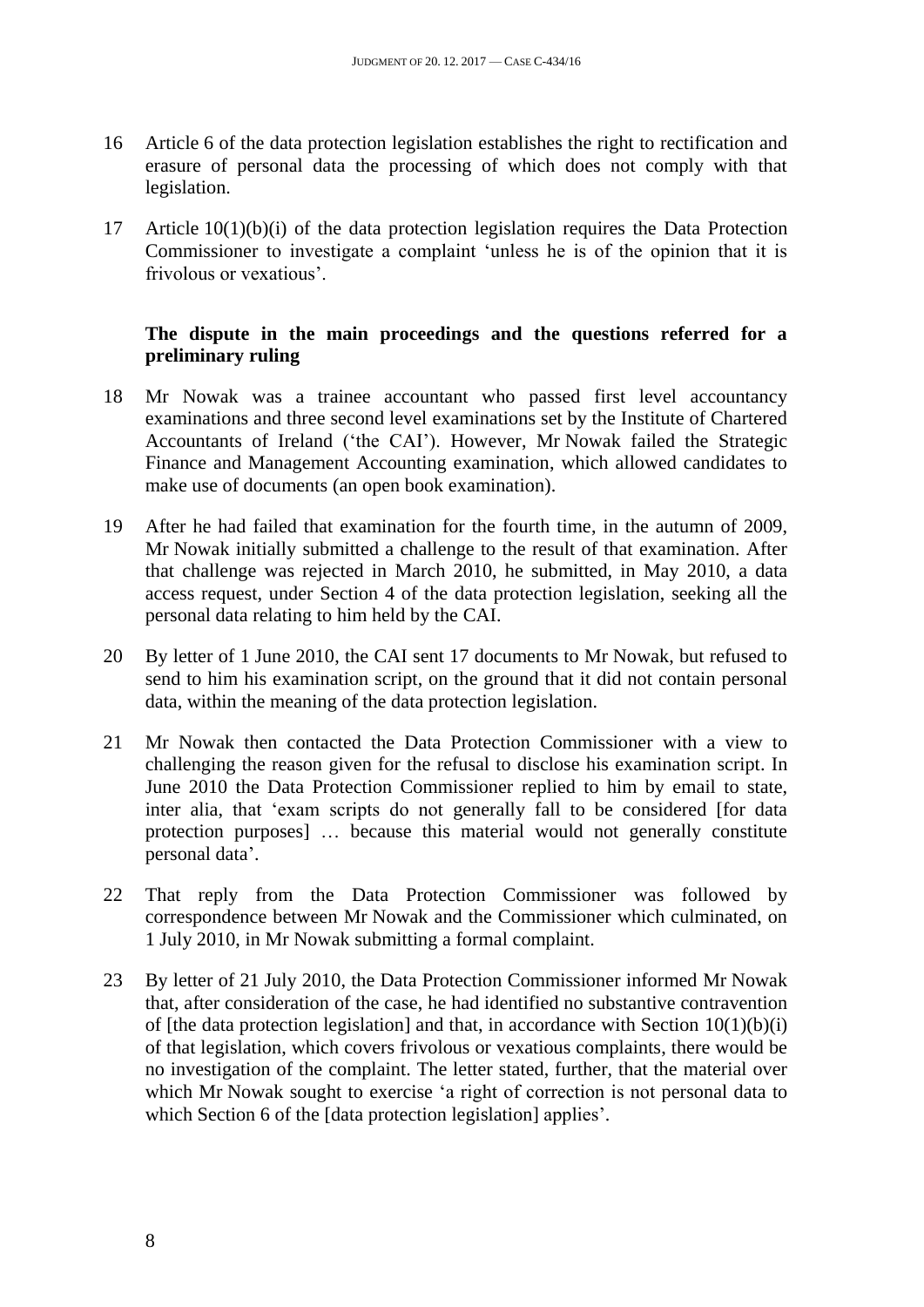- 24 Mr Nowak brought an action against that decision before the Circuit Court. That court held that the action was inadmissible on the ground that, since the Data Protection Commissioner had not initiated an investigation of a complaint, there was no decision against which legal proceedings could be brought. In the alternative, that court held that the action was unfounded, since the examination script did not constitute personal data.
- 25 Mr Nowak brought an appeal against the judgment of that court before the High Court, which however upheld the decision. The judgment of the High Court was, in its turn, upheld by the Court of Appeal. The Supreme Court, which allowed an appeal against the judgment of the Court of Appeal, held that the action brought by Mr Nowak against the decision of the Data Protection Commissioner was admissible.
- 26 However, the Supreme Court is uncertain whether an examination script can constitute personal data, within the meaning of Directive 95/46, and therefore decided to stay the proceedings and to refer to the Court the following questions for a preliminary ruling:
	- '(1) Is information recorded in/as answers given by a candidate during a professional examination capable of being personal data, within the meaning of Directive 95/46?
	- (2) If the answer to Question 1 is that all or some of such information may be personal data within the meaning of the Directive, what factors are relevant in determining whether in any given case such script is personal data, and what weight should be given to such factors?'

### **Consideration of the questions referred**

- 27 By its questions, which can be examined together, the referring court seeks, in essence, to ascertain whether Article 2(a) of Directive 95/46 must be interpreted as meaning that, in circumstances such as those at issue in the main proceedings, the written answers submitted by a candidate at a professional examination and any examiner's comments with respect to those answers constitute personal data, within the meaning of that provision.
- 28 In that regard, it must be recalled that Article 2(a) of Directive 95/46 defines personal data as meaning 'any information relating to an identified or identifiable natural person'. Under the same provision, 'an identifiable person is one who can be identified, directly or indirectly, in particular by reference to an identification number or to one or more factors specific to his physical, physiological, mental, economic, cultural or social identity'.
- 29 It is not disputed that a candidate at a professional examination is a natural person who can be identified, either directly, through his name, or indirectly, through an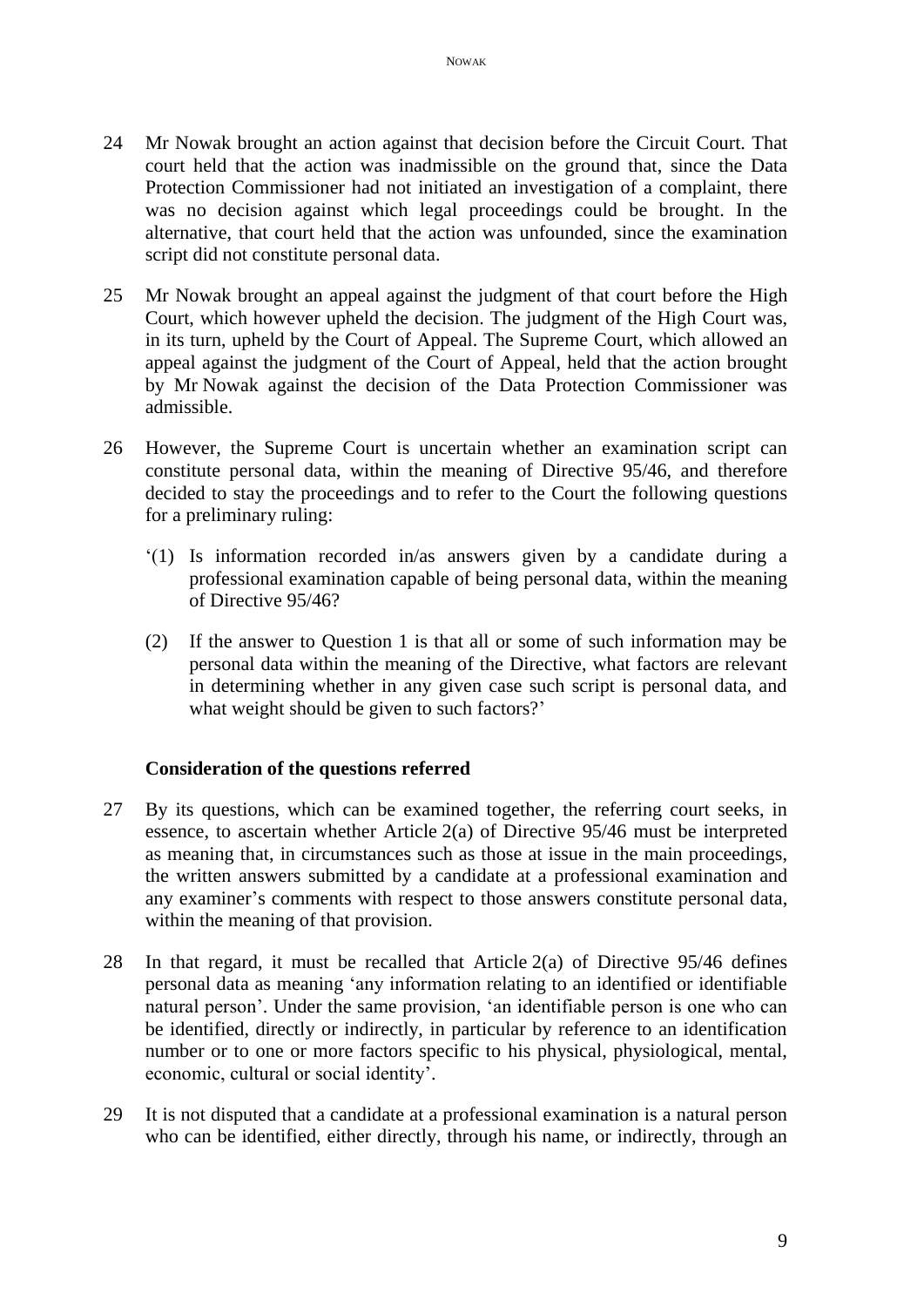identification number, these being placed either on the examination script itself or on its cover sheet.

- 30 Contrary to what the Data Protection Commissioner appears to argue, it is of no relevance, in that context, whether the examiner can or cannot identify the candidate at the time when he/she is correcting and marking the examination script.
- 31 For information to be treated as 'personal data' within the meaning of Article 2(a) of Directive 95/46, there is no requirement that all the information enabling the identification of the data subject must be in the hands of one person (judgment of 19 October 2016, *Breyer*, C-582/14, EU:C:2016:779, paragraph 43). It is also undisputed that, in the event that the examiner does not know the identity of the candidate when he/she is marking the answers submitted by that candidate in an examination, the body that set the examination, in this case the CAI, does, however, have available to it the information needed to enable it easily and infallibly to identify that candidate through his identification number, placed on the examination script or its cover sheet, and thereby to ascribe the answers to that candidate.
- 32 It is however necessary to determine whether the written answers provided by a candidate at a professional examination and any comments made by an examiner with respect to those answers constitute information relating to that candidate, within the meaning of Article 2(a) of Directive 95/46.
- 33 As the Court has held previously, the scope of Directive 95/46 is very wide and the personal data covered by that directive is varied (judgment of 7 May 2009, *Rijkeboer*, C-553/07, EU:C:2009:293, paragraph 59 and the case-law cited).
- 34 The use of the expression 'any information' in the definition of the concept of 'personal data', within Article 2(a) of Directive 95/46, reflects the aim of the EU legislature to assign a wide scope to that concept, which is not restricted to information that is sensitive or private, but potentially encompasses all kinds of information, not only objective but also subjective, in the form of opinions and assessments, provided that it 'relates' to the data subject.
- 35 As regards the latter condition, it is satisfied where the information, by reason of its content, purpose or effect, is linked to a particular person.
- 36 As is argued, in essence, by Mr Nowak, the Czech, Greek, Hungarian, Austrian and Portuguese governments and also by the European Commission, the written answers submitted by a candidate at a professional examination constitute information that is linked to him or her as a person.
- 37 First, the content of those answers reflects the extent of the candidate's knowledge and competence in a given field and, in some cases, his intellect, thought processes, and judgment. In the case of a handwritten script, the answers contain, in addition, information as to his handwriting.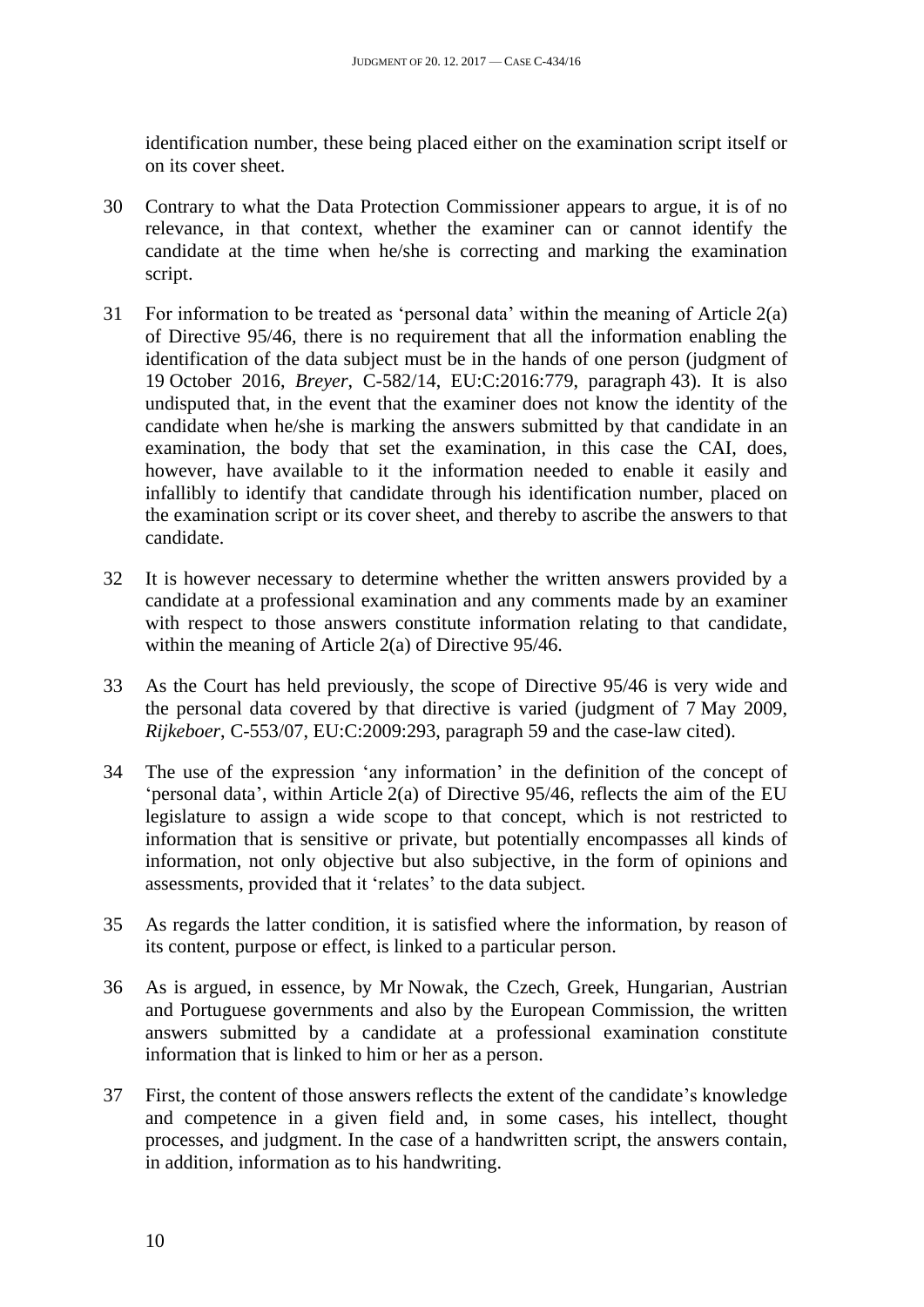- 38 Second, the purpose of collecting those answers is to evaluate the candidate's professional abilities and his suitability to practice the profession concerned.
- 39 Last, the use of that information, one consequence of that use being the candidate's success or failure at the examination concerned, is liable to have an effect on his or her rights and interests, in that it may determine or influence, for example, the chance of entering the profession aspired to or of obtaining the post sought.
- 40 It is, moreover, equally true that the written answers submitted by a candidate at a professional examination constitute information that relates to that candidate by reason of its content, purpose or effect, where the examination is, as in this case, an open book examination.
- 41 As is stated by the Advocate General in point 24 of her Opinion, the aim of any examination is to determine and establish the individual performance of a specific person, namely the candidate, and not, unlike, for example, a representative survey, to obtain information that is independent of that person.
- 42 As regards the comments of an examiner with respect to the candidate's answers, it is clear that they, no less than the answers submitted by the candidate at the examination, constitute information relating to that candidate.
- 43 The content of those comments reflects the opinion or the assessment of the examiner of the individual performance of the candidate in the examination, particularly of his or her knowledge and competences in the field concerned. The purpose of those comments is, moreover, precisely to record the evaluation by the examiner of the candidate's performance, and those comments are liable to have effects for the candidate, as stated in paragraph 39 of this judgment.
- 44 The finding that the comments of the examiner with respect to the answers submitted by the candidate at the examination constitute information which, by reason of its content, purpose or effect, is linked to that candidate is not called into question by the fact that those comments also constitute information relating to the examiner.
- 45 The same information may relate to a number of individuals and may constitute for each of them, provided that those persons are identified or identifiable, personal data, within the meaning of Article 2(a) of Directive 95/46.
- 46 Further, the question whether written answers submitted by a candidate at a professional examination and any comments made by the examiner with respect to those answers should be classified as personal data cannot be affected, contrary to what is argued by the Data Protection Commissioner and the Irish government, by the fact that the consequence of that classification is, in principle, that the candidate has rights of access and rectification, pursuant to Article 12(a) and (b) of Directive 95/46.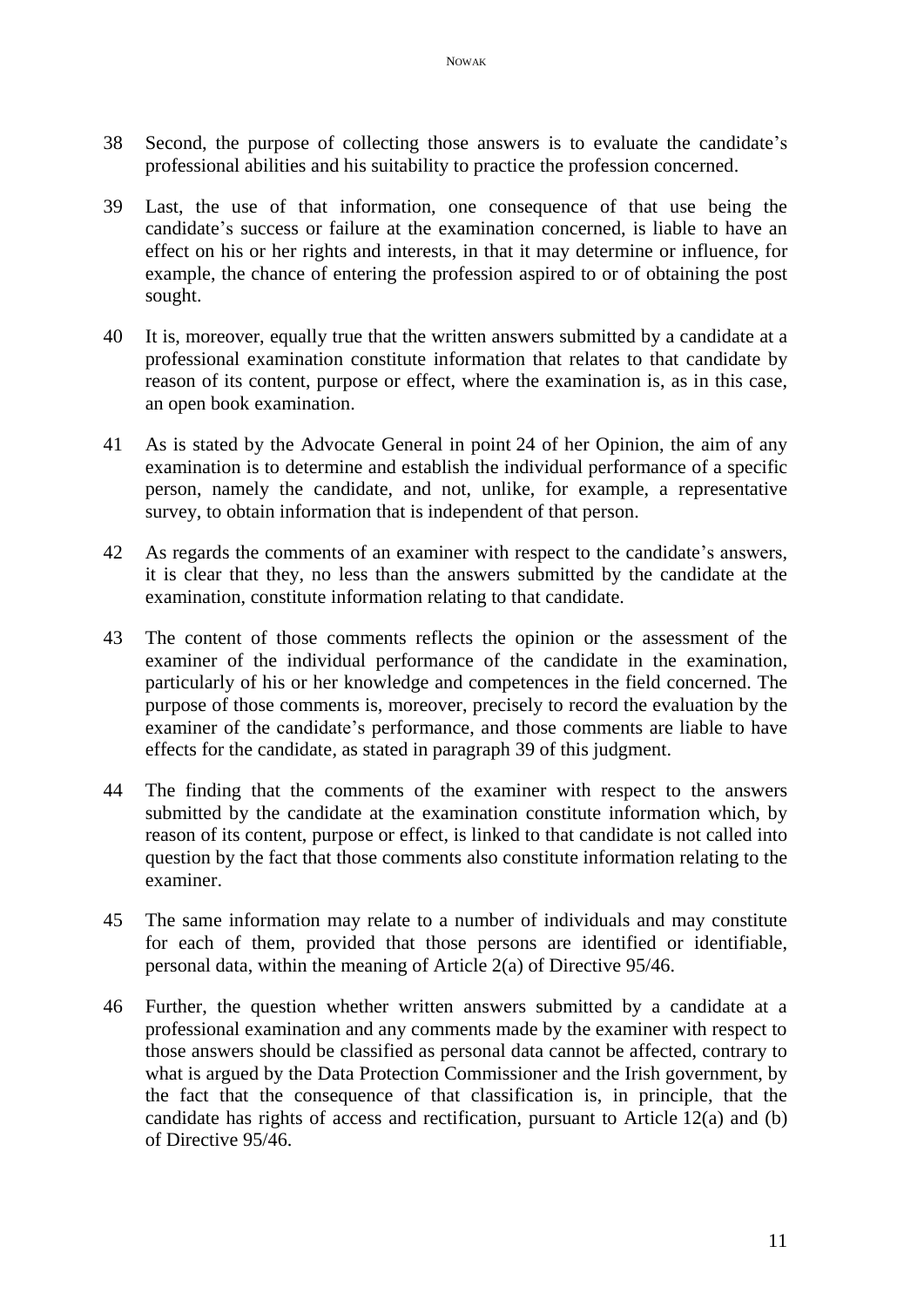- 47 In that regard, it must, first, be recalled, as argued by the Commission at the hearing, that a number of principles and safeguards, provided for by Directive 95/46, are attached to that classification and follow from that classification.
- 48 It is stated in recital 25 of Directive 95/46 that the principles of protection provided for by that directive are reflected, on the one hand, in the obligations imposed on those responsible for processing data, obligations which concern in particular data quality, technical security, notification to the supervisory authority, and the circumstances under which processing can be carried out, and, on the other hand, in the rights conferred on individuals, the data on whom are the subject of processing, to be informed that processing is taking place, to consult the data, to request corrections and even to object to processing in certain circumstances.
- 49 Accordingly, if information relating to a candidate, contained in his or her answers submitted at a professional examination and in the comments made by the examiner with respect to those answers, were not to be classified as 'personal data', that would have the effect of entirely excluding that information from the obligation to comply not only with the principles and safeguards that must be observed in the area of personal data protection, and, in particular, the principles relating to the quality of such data and the criteria for making data processing legitimate, established in Articles 6 and 7 of Directive 95/46, but also with the rights of access, rectification and objection of the data subject, provided for in Articles 12 and 14 of that directive, and with the supervision exercised by the supervisory authority under Article 28 of that directive.
- 50 As stated by the Advocate General in point 26 of her Opinion, it is undisputed that an examination candidate has, inter alia, a legitimate interest, based on the protection of his private life, in being able to object to the processing of the answers submitted by him at that examination and of the examiner's comments with respect to those answers outside the examination procedure and, in particular, to their being sent to third parties, or published, without his permission. Equally, the body setting the examination, as the data controller, is obliged to ensure that those answers and comments are stored in such a way as to ensure that third parties do not have unlawful access to them.
- 51 Further, it is clear that the rights of access and rectification, provided for in Article 12(a) and (b) of Directive 95/46, may also be asserted in relation to the written answers submitted by a candidate at a professional examination and to any comments made by an examiner with respect to those answers.
- 52 Of course, the right of rectification provided for in Article 12(b) of Directive 95/46 cannot enable a candidate to 'correct', *a posteriori*, answers that are 'incorrect'.
- 53 It is apparent from Article 6(1)(d) of Directive 95/46 that the assessment of whether personal data is accurate and complete must be made in the light of the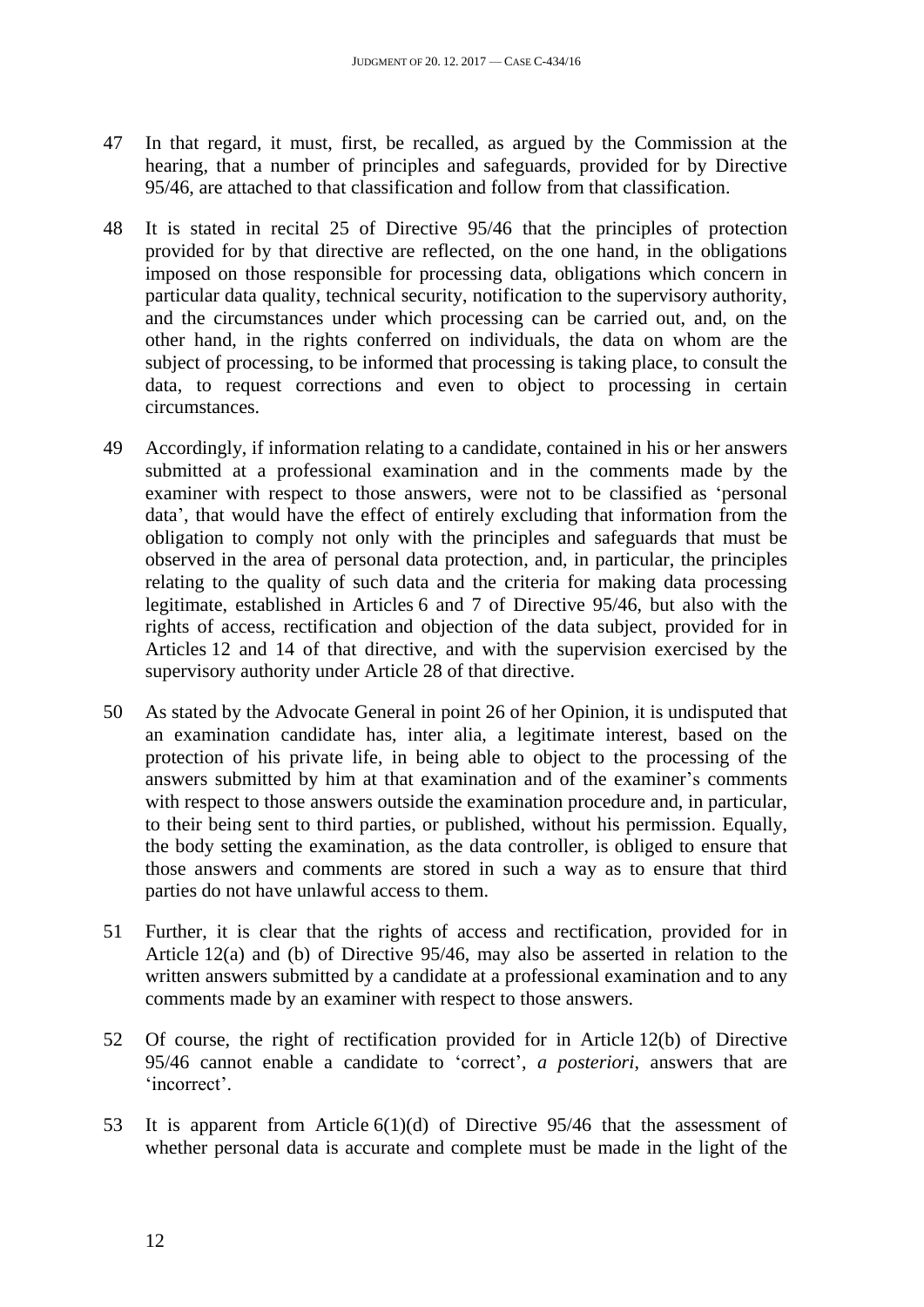purpose for which that data was collected. That purpose consists, as far as the answers submitted by an examination candidate are concerned, in being able to evaluate the level of knowledge and competence of that candidate at the time of the examination. That level is revealed precisely by any errors in those answers. Consequently, such errors do not represent inaccuracy, within the meaning of Directive 95/46, which would give rise to a right of rectification under Article 12(b) of that directive.

- 54 On the other hand, it is possible that there might be situations where the answers of an examination candidate and the examiner's comments with respect to those answers prove to be inaccurate, within the meaning of Article  $6(1)(d)$  of Directive 95/46, for example due to the fact that, by mistake, the examination scripts were mixed up in such a way that the answers of another candidate were ascribed to the candidate concerned, or that some of the cover sheets containing the answers of that candidate are lost, so that those answers are incomplete, or that any comments made by an examiner do not accurately record the examiner's evaluation of the answers of the candidate concerned.
- 55 Moreover, as stated by the Advocate General in point 37 of her Opinion, it cannot be ruled out that a candidate may, under Article 12(b) of Directive 95/46, have the right to ask the data controller to ensure that his examination answers and the examiner's comments with respect to them are, after a certain period of time, erased, that is to say, destroyed. Pursuant to Article  $6(1)(e)$  of that directive, personal data is to be kept in a form which permits identification of data subjects for no longer than is necessary for the purposes for which the data was collected or for which it is subsequently processed. Taking into consideration the purpose of the answers submitted by an examination candidate and of the examiner's comments with respect to those answers, their retention in a form permitting the identification of the candidate is, a priori, no longer necessary as soon as the examination procedure is finally closed and can no longer be challenged, so that those answers and comments have lost any probative value.
- 56 In so far as the written answers submitted by a candidate at a professional examination and any comments made by an examiner with respect to those answers are therefore liable to be checked for, in particular, their accuracy and the need for their retention, within the meaning of Article  $6(1)(d)$  and (e) of Directive 95/46, and may be subject to rectification or erasure, under Article 12(b) of the directive, the Court must hold that to give a candidate a right of access to those answers and to those comments, under Article 12(a) of that directive, serves the purpose of that directive of guaranteeing the protection of that candidate's right to privacy with regard to the processing of data relating to him (see, *a contrario*, judgment of 17 July 2014, *YS and Others*, C-141/12 and C-372/12, EU:C:2014:2081, paragraphs 45 and 46), irrespective of whether that candidate does or does not also have such a right of access under the national legislation applicable to the examination procedure.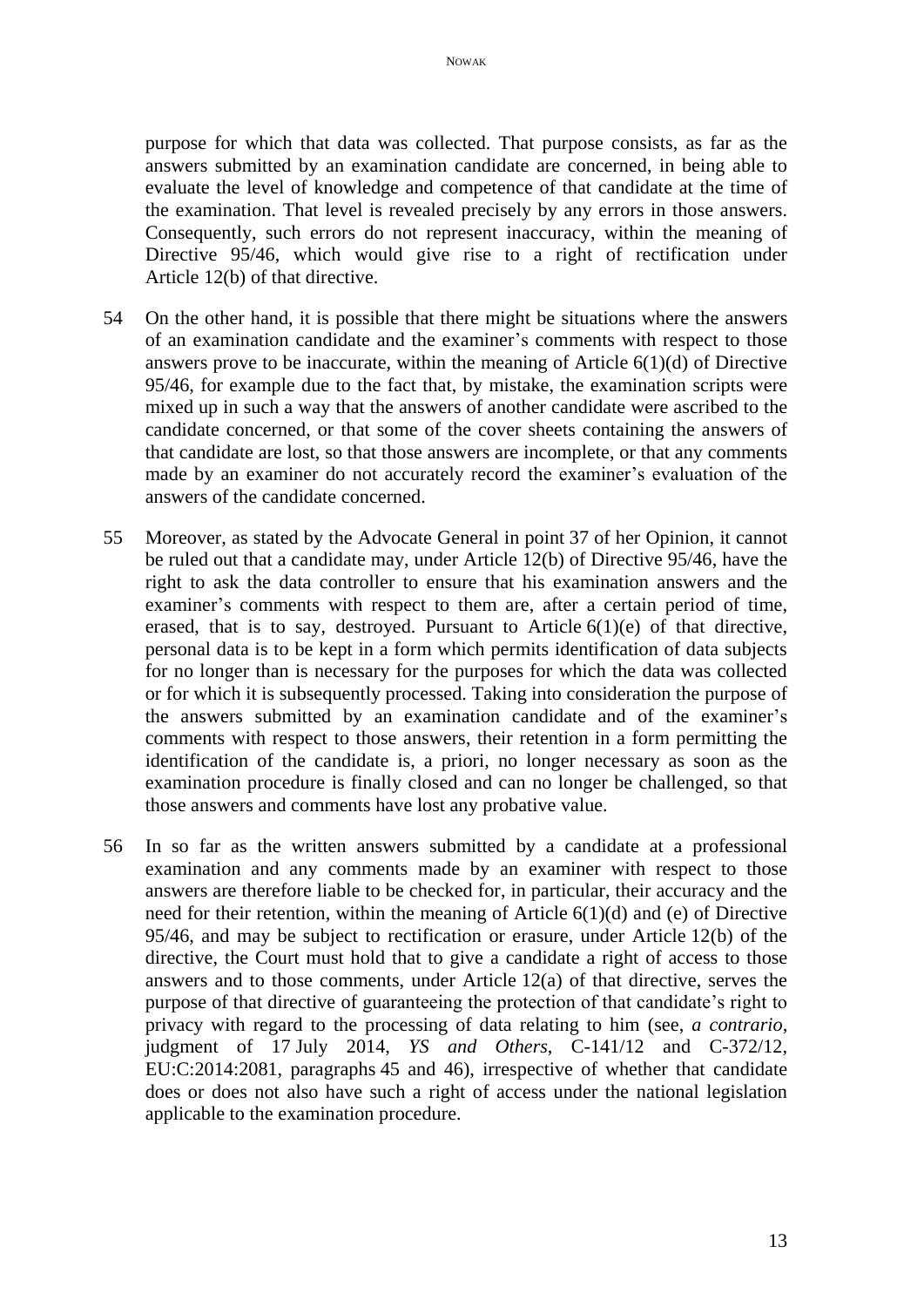- 57 In that context, it must be recalled that the protection of the fundamental right to respect for private life means, inter alia, that any individual may be certain that the personal data relating to him is correct and that it is processed in a lawful manner. As is apparent from recital 41 of Directive 95/46, it is in order to be in a position to carry out the necessary checks that the data subject has, under Article 12(a) of the directive, a right of access to the data relating to him which is being processed. That right of access is necessary, inter alia, to enable the data subject to obtain, depending on the circumstances, the rectification, erasure or blocking of his data by the data controller and consequently to exercise the right set out in Article 12(b) of that directive (judgment of 17 July 2014, *YS and Others*, C-141/12 and C-372/12, EU:C:2014:2081, paragraph 44 and the case-law cited).
- 58 Last, it must be said, first, that the rights of access and rectification, under Article 12(a) and (b) of Directive 95/46, do not extend to the examination questions, which do not as such constitute the candidate's personal data.
- 59 Second, Directive 95/46 and Regulation 2016/679 which replaces the directive both provide for certain restrictions on those rights.
- 60 Thus, under Article 13(1)(g) of Directive 95/46, Member States may adopt legislative measures to restrict the scope of the obligations and rights provided for in, inter alia, Article 6(1) and Article 12 of that directive, when such a restriction constitutes a necessary measure to safeguard the rights and freedoms of others.
- 61 Article 23(1)(e) of Regulation 2016/679 extends the list of grounds justifying restrictions, currently laid down in Article 13(1) of Directive 95/46, to 'other important objectives of general public interest of the Union or of a Member State'. Further, Article 15(4) of Regulation 2016/679, that article relating to the data subject's right of access, provides that the right to obtain a copy of personal data must not adversely affect the rights and freedoms of others.
- 62 In the light of all the foregoing, the answer to the questions referred is that Article 2(a) of Directive 95/46 must be interpreted as meaning that, in circumstances such as those of the main proceedings, the written answers submitted by a candidate at a professional examination and any comments made by an examiner with respect to those answers constitute personal data, within the meaning of that provision.

### **Costs**

63 Since these proceedings are, for the parties to the main proceedings, a step in the action pending before the national court, the decision on costs is a matter for that court. Costs incurred in submitting observations to the Court, other than the costs of those parties, are not recoverable.

On those grounds, the Court (Second Chamber) hereby rules: